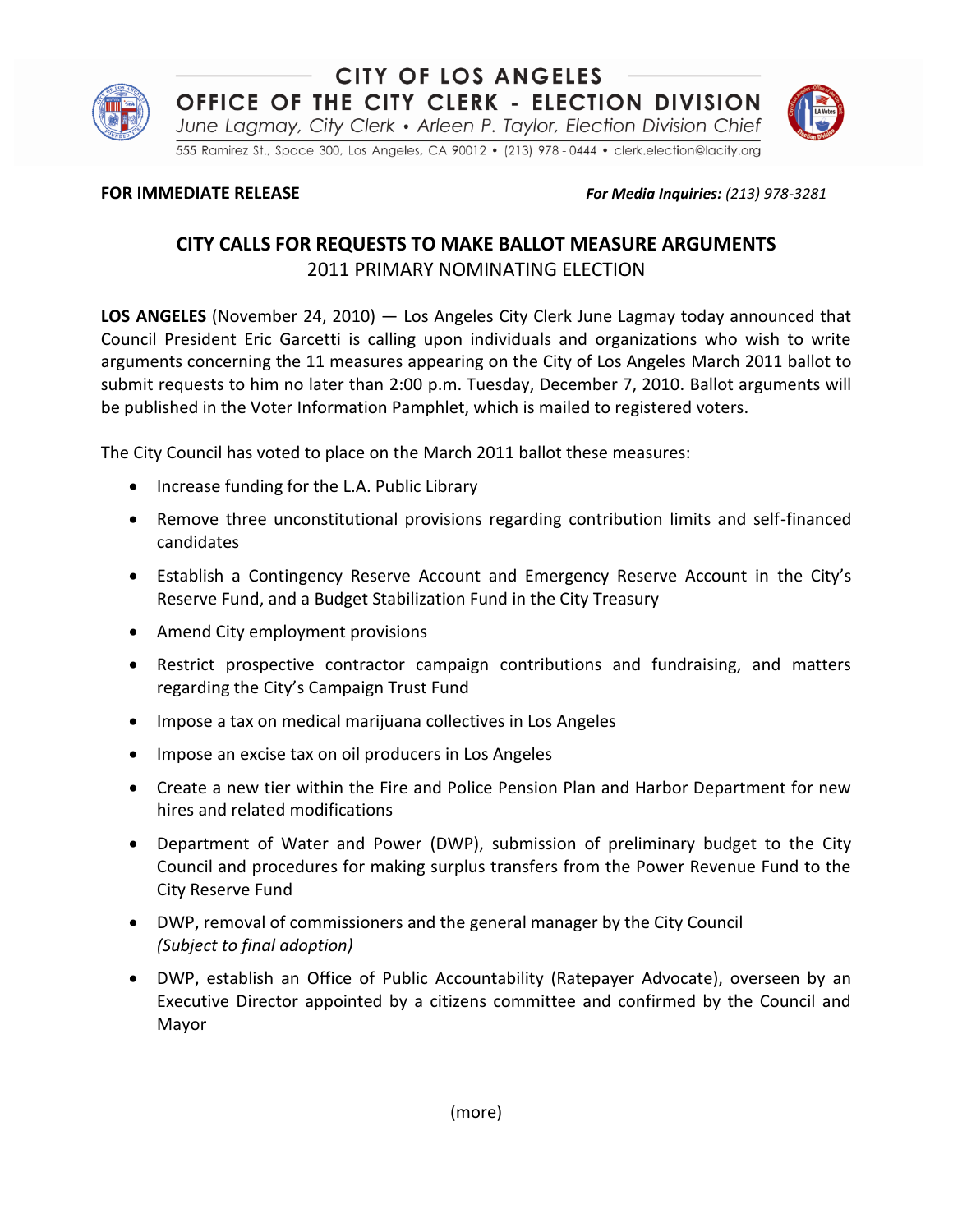Council President Garcetti will designate applicants from the request pool to be considered by the City Council's Rules and Elections Committee at a special meeting on Friday, December 10, 2010 at 9:30 a.m. Designated authors will be notified by the City Clerk and provided with the necessary forms and detailed instructions.

An attached letter from Council President Garcetti further explains the ballot measure argument submission process. A form used to make the request has also been included with this press release.

For more information, please contact Shannon Hoppes of the City Clerk's Office at (213) 978-1050 or shannon.hoppes@lacity.org.

The Office of the City Clerk - Election Division administers elections for the City of Los Angeles, the Los Angeles Unified School District and the Los Angeles Community College District. The City's upcoming elections will be held March 8, 2011 and May 17, 2011. More information can be found on the City Election Division's website at: http://cityclerk.lacity.org/election.

*###*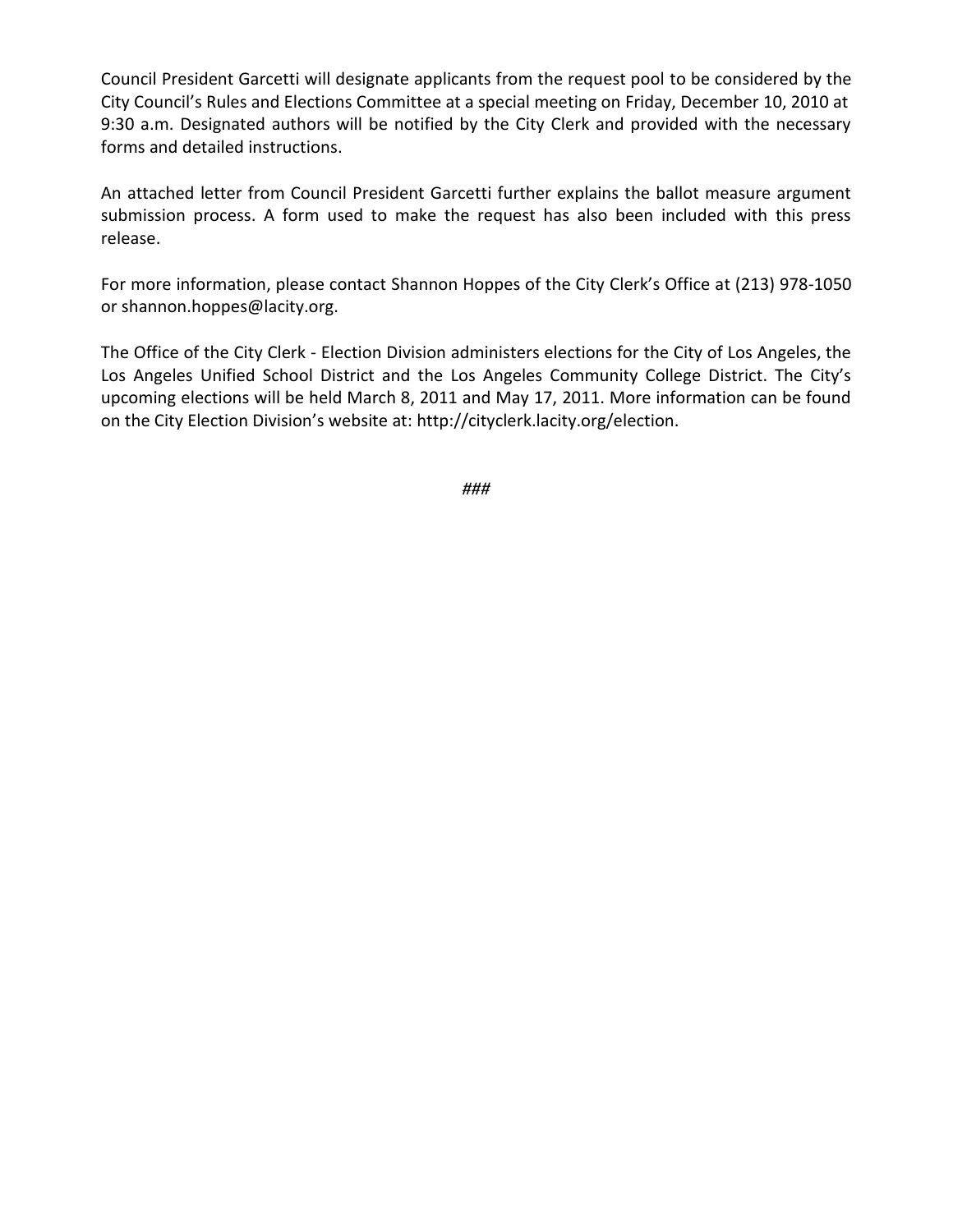

November 24, 2010

To Interested Parties:

## SUBJECT: BALLOT ARGUMENTS, MARCH 8, 2011 CITY PRIMARY NOMINATING ELECTION

The City Council has adopted resolutions to place the following Ballot Measures before the voters on the March 8, 2011 City Primary Nominating Election:

Increase funding for the L.A. Public Library

Remove three unconstitutional provisions regarding contribution limits and self-financed candidates

Establish a Contingency Reserve Account and Emergency Reserve Account in the City's Reserve Fund, and a Budget Stabilization Fund in the City Treasury

Amend City employment provisions

Restrict prospective contractor campaign contributions and fundraising, and matters regarding the City's Campaign Trust Fund

Impose a tax on medical marijuana collectives in Los Angeles

Impose an excise tax on oil producers in Los Angeles

Create a new tier within the Fire and Police Pension Plan and Harbor Department for new hires and related modifications

DWP, submission of preliminary budget to the City Council and procedures for making surplus transfers from the Power Revenue Fund to the City Reserve Fund

CITY HALL 200 North Spring Street, Room 470 Los Angeles CA 90012 213.473.7013 213.613.0819 fax DISTRICT 5500 Hollywood Boulevard Los Angeles CA 90028 323.957.4500 323.957.6841 fax GLASSELL PARK 3750 Verdugo Road Los Angeles CA 90065 323.478.9002 323.478.1296 www.cd13.com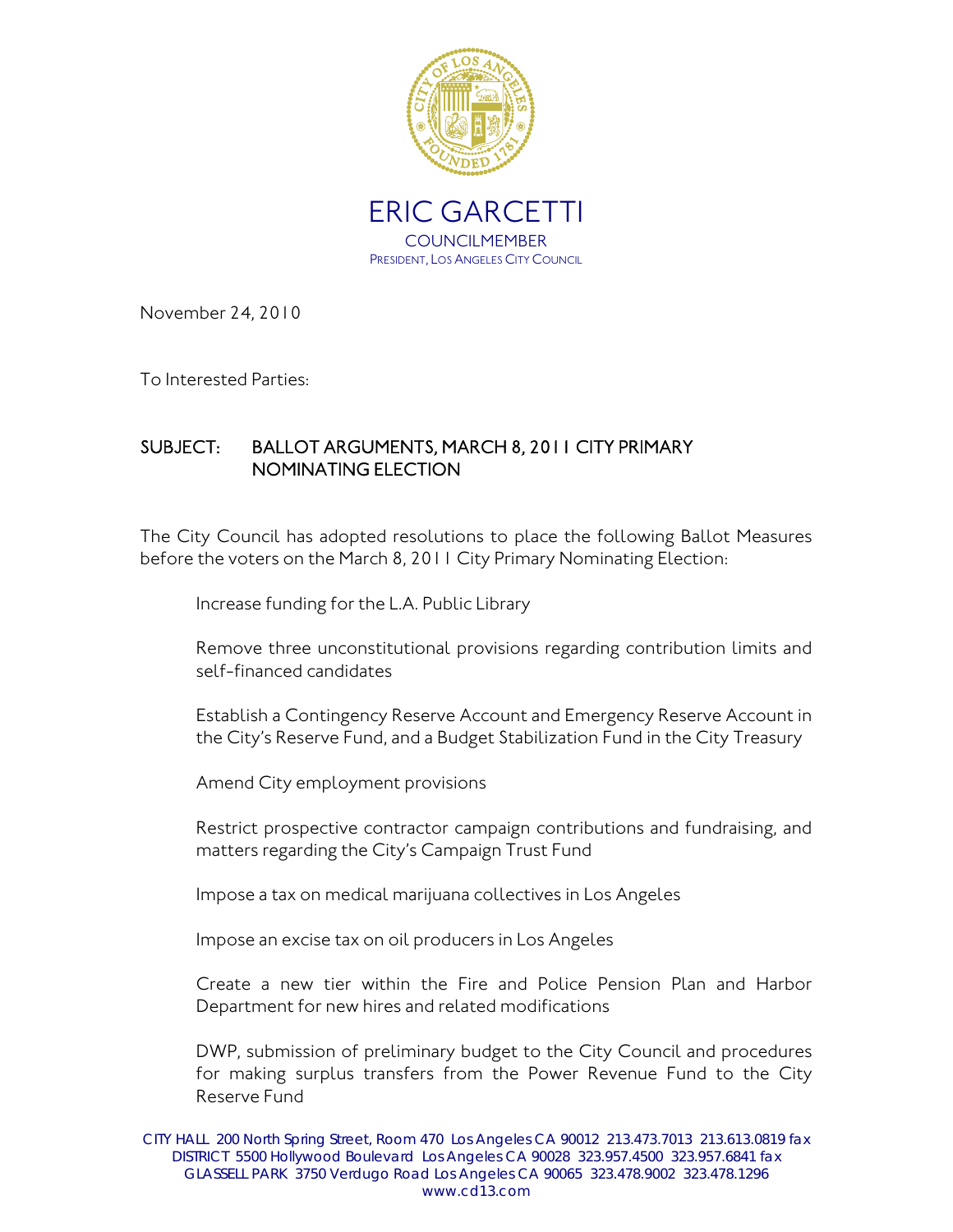DWP, removal of commissioners and the general manager by the City Council

DWP, establish an Office of Public Accountability (Ratepayer Advocate), overseen by an Executive Director appointed by a citizens committee and confirmed by the Council and Mayor

Section 605(c) of the City Election Code specifies that the President of the City Council, with the approval of the Rules and Elections Committee, may designate a person or association of persons to write arguments and/or rebuttal arguments for and against the adoption of any measure to be placed on the ballot. In making a designation, the President of the City Council shall give preference in the following order: (1) an elected officer of the City; (2) an appointive officer of the City; (3) bona fide associations of citizens; (4) individual voters.

Thus, individuals wishing to be designated to write arguments related to the above measures should submit written requests to my office no later than 2:00 p.m. on December 7, 2010. A form letter which may be used for this purpose is attached for your convenience. A copy of your request should also be forwarded to the Office of the City Clerk, City Hall, Room 395, Attn: Shannon Hoppes.

The Rules and Elections Committee will consider my designations at a special meeting on Friday December 10, 2010 at 9:30 a.m. Designated authors will be notified by the City Clerk and will be provided with detailed instructions and the necessary forms to proceed.

Thank you for your attention to this matter. If you have any questions or need additional information, please feel free to contact Shannon Hoppes in the City Clerk's Office at (213) 978-1050.

Sincerely,

ERIC GARCETTI President, Los Angeles City Council Councilmember, 13<sup>th</sup> District

Attachment

DivChf/BallotArgumentLetter2010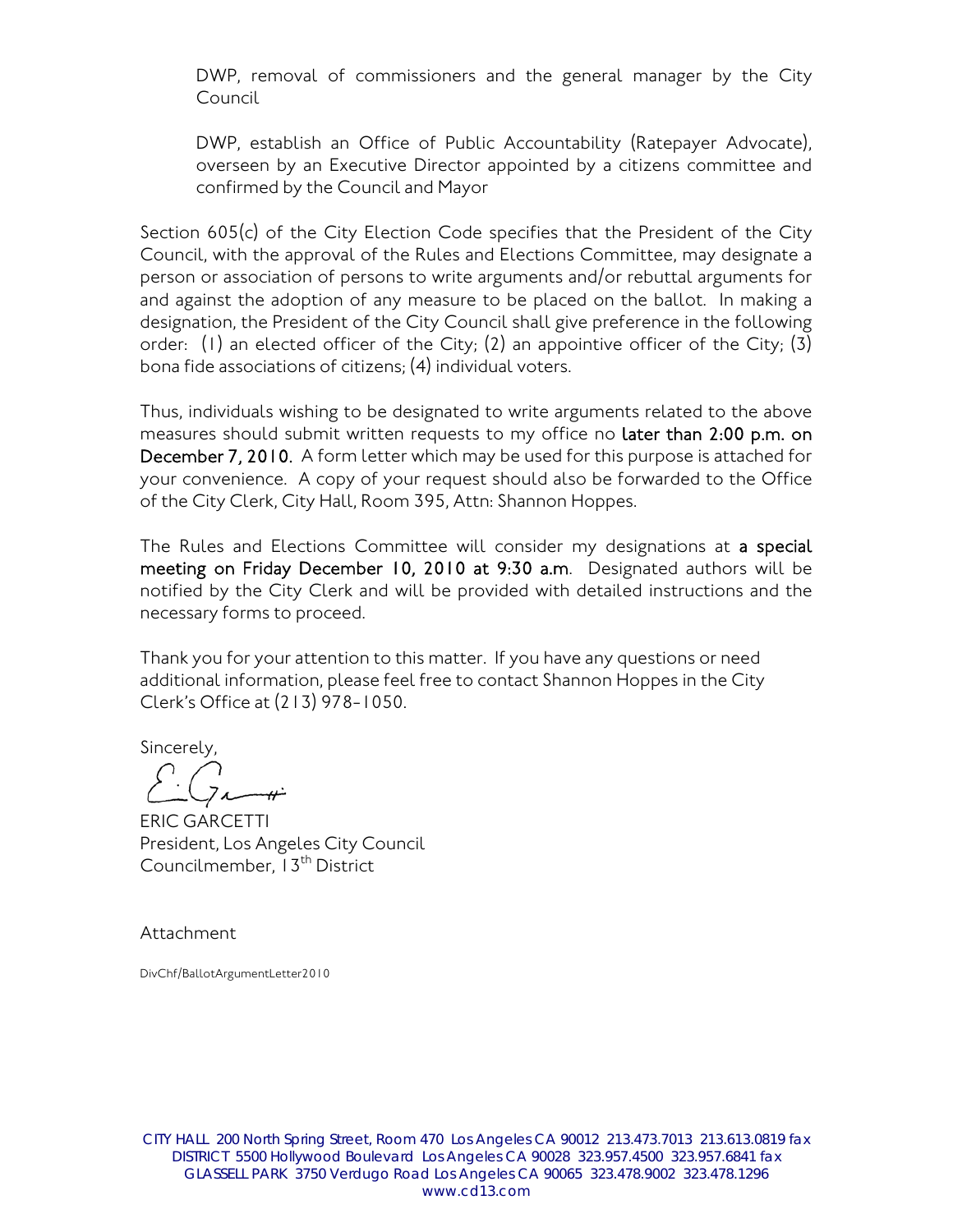Date:

To: The Honorable Eric Garcetti, Council President

From:

Subject: BALLOT ARGUMENTS – MARCH 8, 2011

In accordance with the provisions of Section 605(c) of the City Election Code, the undersigned hereby requests designation as the author of the ballot argument for or against the following measures to be submitted to the voters at the City's Primary Nominating Election on March 8, 2011:

**BALLOT MEASURE IN FAVOR AGAINST** 

*(Please indicate your selected measure/s with checkmark/s in the box on the left, and also indicate whether you would like to submit the argument in favor of, or against, the selected measure by checking the space/s in the appropriate columns on the right).* 

| Increase funding for the L.A. Public Library                                                                                                                 |  |
|--------------------------------------------------------------------------------------------------------------------------------------------------------------|--|
| Remove three unconstitutional provisions regarding<br>contribution limits and self-financed candidates                                                       |  |
| Establish a Contingency Reserve Account and<br>Emergency Reserve Account in the City's Reserve Fund,<br>and a Budget Stabilization Fund in the City Treasury |  |
| Amend City employment provisions                                                                                                                             |  |
| Restrict prospective contractor campaign contributions<br>and fundraising, and matters regarding the City's<br>Campaign Trust Fund                           |  |
| Impose a tax on medical marijuana collectives in<br>Los Angeles                                                                                              |  |
| Impose an excise tax on oil producers in Los Angeles                                                                                                         |  |
| Create a new tier within the Fire and Police Pension<br>Plan and Harbor Department for new hires and related<br>modifications                                |  |